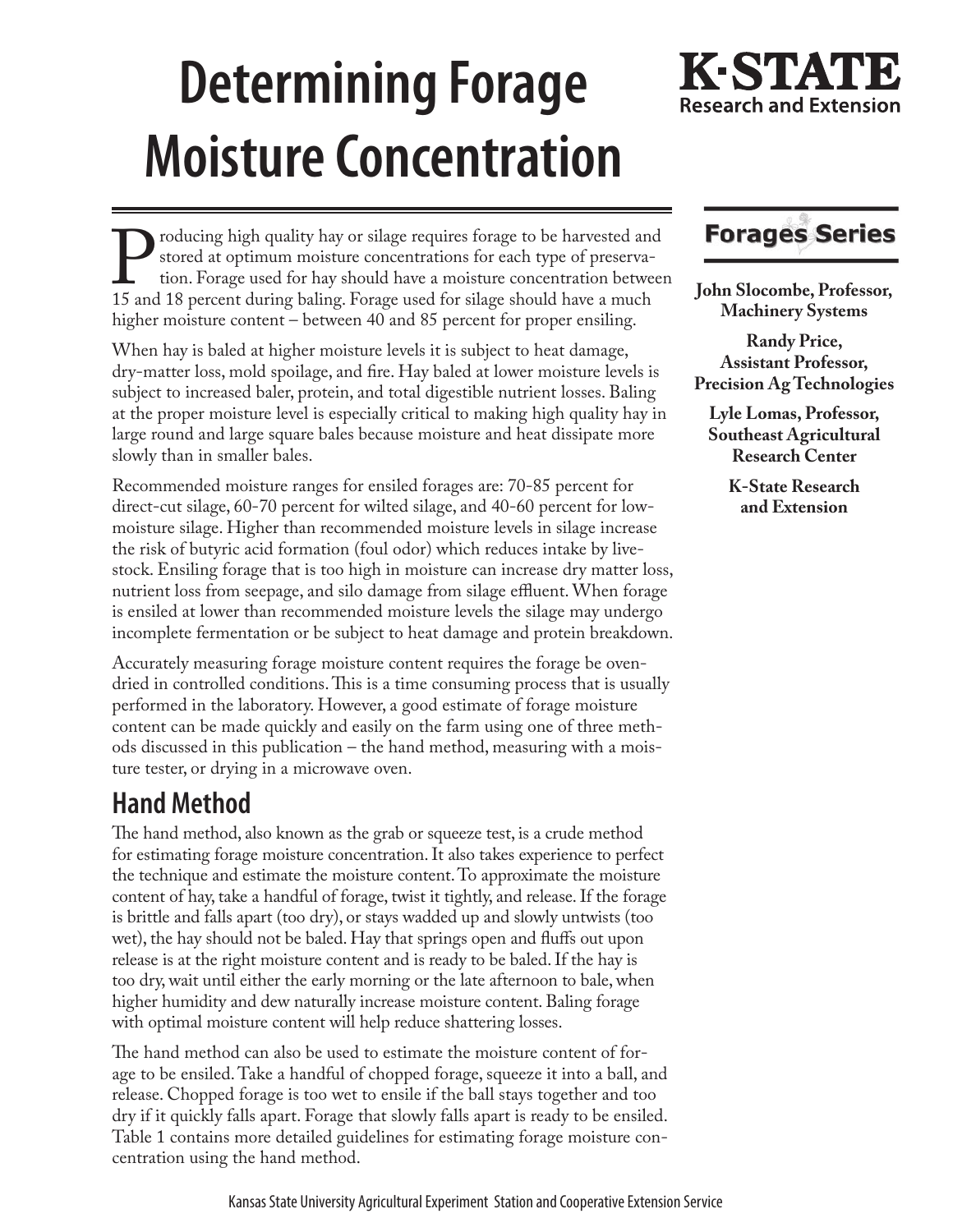**Table 1.** Hand method for estimating forage moisture concentration for silage.

| Characteristic of forage for ensiling<br>squeezed in hand          | Moisture $(\% )$ | Condition          |
|--------------------------------------------------------------------|------------------|--------------------|
| Water is easily squeezed out and material<br>holds shape           | > 80             | Too wet            |
| Water can just be squeezed out and ma-<br>terial holds shape       | $75 - 80$        | Too wet            |
| Little or no water can be squeezed out<br>but material holds shape | $70 - 75$        | Too wet            |
| No water can be squeezed out and<br>material falls apart slowly    | $60 - 70$        | Ready to<br>ensile |
| No water can be squeezed out and<br>material falls apart rapidly   | <60              | Too dry            |

# **Moisture Testers**

Two types of forage moisture testers are available commercially. One uses heat and the other uses electrical conductivity. Heat-type moisture testers consist





Figure 1. Heat-type forage moisture tester and scale.

of a heater/fan drying unit, a sample container with screen bottom, and a simple spring scale (Figure 1). You can determine moisture content by filling the sample container with a fixed amount of wet forage then drying the forage down to a constant dry matter percentage. The tester uses the weight difference between the wet forage and dry forage to determine the initial forage moisture concentration. Most heat-type moisture testers require 25 to 35 minutes per test to determine moisture content.

Electronic conductance moisture testers provide an instant moisture content reading. Most electronic testers have a sensing probe and a hand-held display unit (Figure 2). The electri-

cal resistance of the forage is measured between two metal contacts at the tip of the probe when inserted into the forage. Testers determine forage moisture concentration based on the relationship between moisture concentration and

electrical conductivity.

Some electronic conductance moisture testers require several moisture readings per bale or windrow, then average the values to obtain a more consistent reading. Another type of electronic conductance moisture tester can be mounted on a baler to provide continuous moisture concentration readings during baling. Both electronic conductance and heat-type moisture testers work best for baled hay, and are not very accurate for determining moisture content of forages in a windrow.

Heat-type moisture testers tend to be more accurate than electronic conductance methods, but results can be affected by

many factors, including the use of hay-drying agents and contact surface area between the probes and the hay. Either type of moisture meter can be purchased from agricultural suppliers for around \$300.

## **Microwave Oven Method**

The microwave oven method provides a reasonably accurate method to determine forage moisture in a relatively short time period (approximately 20



Figure 2. Electronic conductance moisture tester and probe.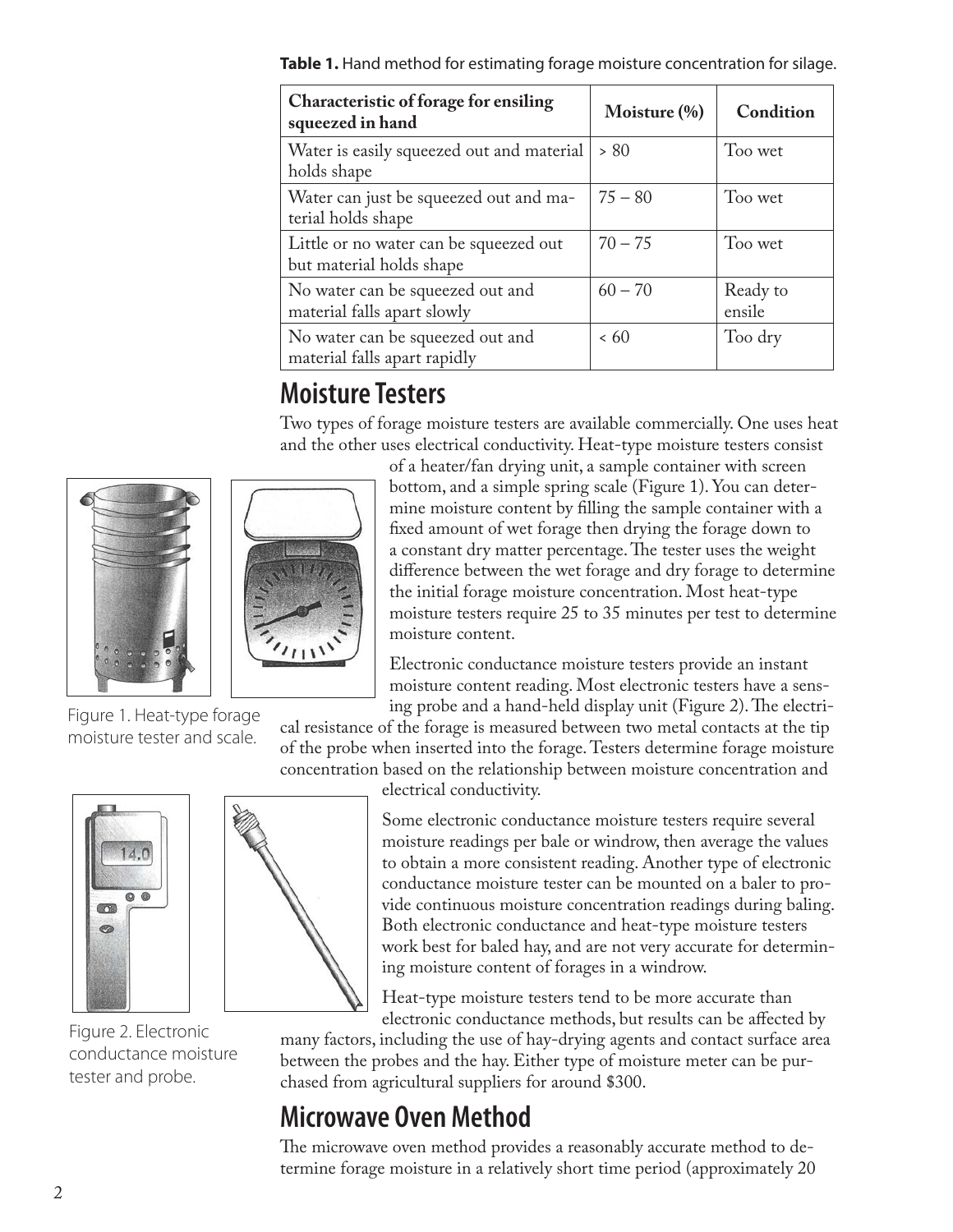minutes). Although this requires more time than the electronic conductance meter, the moisture content measurement is much more accurate.

Before using the microwave oven method, assemble the following items:

- Microwave oven
- Scale (must weigh in grams)
- Microwave-safe plate
- 10- to 12-ounce cup of water (a coffee mug works best)
- Pencil and paper

Use the following procedure for best results:

- 1. Gather a representative forage sample (whole plant material).
- 2. Cut the sample into 1-inch pieces; keep leaves and stems uniformly mixed.
- 3. Place a paper towel on the plate.
- 4. Weigh the plate and record it as "plate weight".
- 5. Add approximately 100 grams of the forage sample to the plate; spread the sample as uniformly as possible.
- 6.Weigh the plate with the forage sample and record it as "initial weight".
- 7. Place the cup of water in the corner of the oven to capture unabsorbed microwaves as the plant tissue dries.
- 8. Place the sample on the plate in the center of the oven.
- 9. Set the oven on HIGH for 3 minutes\* and "cook" the sample.
- 10. Remove the sample and plate, weigh, and record the weight.
- 11. Change the water in the cup to prevent the water from boiling over.
- 12. Set the oven on HIGH for 2 minutes\* and "re-cook" the sample.
- 13. Remove the sample and plate, weigh, and record the weight.
- 14. Repeat steps 7 through 10 until the weight does not change more than 1 gram (this means the sample is dry); record as "final weight".
- 15. Use the following equation to determine the percent of moisture of the forage sample:

Percent moisture  $(\% )$  =

 $\overline{\text{(Initial weight - Final weight)} \times 100}$ Initial weight – Plate weight

#### **\*Make sure to heat samples in short intervals to prevent the forage from igniting.**